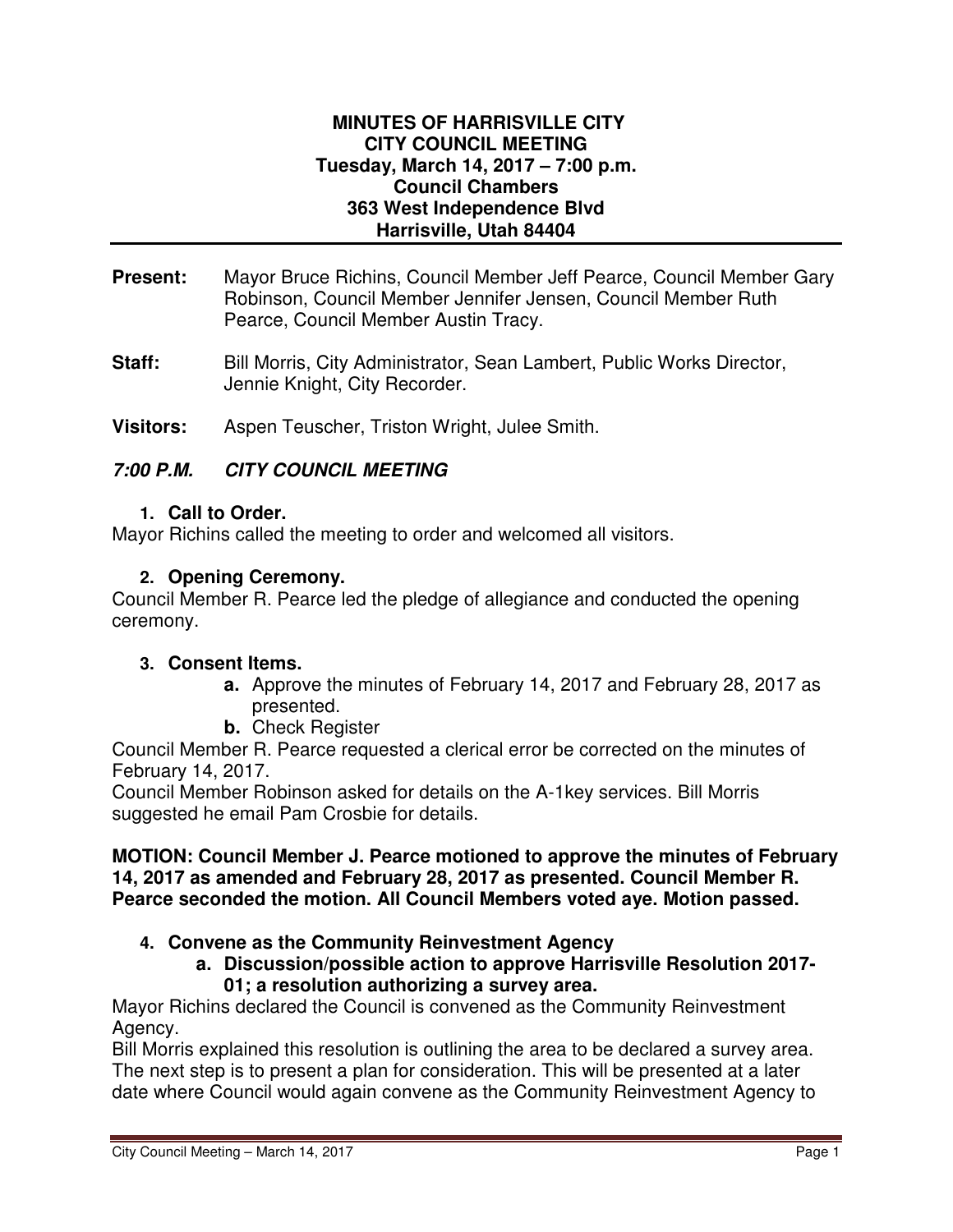approve the plan by another resolution. The final step is to approve an ordinance creating the project. Doug Larsen will negotiate with the taxing entities and present interlocal agreements with each entity to be adopted.

Council Member Robinson asked if the plan will include water retention and run off concerns. Bill Morris said the plan will include sales and property tax values. If the plan is approved, the planning commission will address site plan, street elevation, storm water, and other issues. Council Member Robinson said he feels there are concerns behind Common Cents. Bill Morris said that will be addressed by engineered plans drawn up by engineers that will have to be reviewed by the city engineer. He said the improvements will have to meet the 100 year storm requirements. Council Member Robinson expressed concern for neighbors on the south side of the project and how new streets might affect them. Council Member Jensen pointed out this resolution is to conduct a tax survey to determine how much money is being collected and will be collected with a potential increase.

**MOTION: Council Member Jensen motioned to approve Harrisville Resolution 2017-01; a resolution authorizing a survey area. Council Member R. Pearce seconded the motion. A Roll Call Vote was taken.** 

| <b>Council Member Tracy</b>     | <b>Yes</b> |
|---------------------------------|------------|
| <b>Council Member R. Pearce</b> | <b>Yes</b> |
| <b>Council Member Jensen</b>    | <b>Yes</b> |
| <b>Council Member Robinson</b>  | <b>Yes</b> |
| <b>Council Member J. Pearce</b> | <b>Yes</b> |

# **Motion passed 5-0.**

Mayor Richins declared the Council is now reconvening for the regular council meeting.

# **5. Business Items.**

### **a. Your Community Connection Presentation**

Julee Smith, Director of Your Community Crisis Center, passed out hand outs outlining the services provided by the shelter and the impact on each city based on population. They are mainly a domestic violence shelter. In the past they have had to turn down people because their facility could not handle the volume. They have expanded the shelter and now offer childcare and a Head Start program. Families want to be kept together. Additionally they have homeless housing apartments as well. Studies show that 40% of homeless families have a domestic violence element. They provide three meals a day for all clients.

They also provide senior life care for elderly, low income, or homeless individuals. They provide winterization services throughout the county at no cost. They operate off a \$2.15 million budget. They are seeking \$184,000 in donations from local cities. She shared an experience while making a presentation in Murray where an individual sought refuge from a domestic violence situation. This individual was from Weber County. She met with her and provided shelter. They provide services 24/7 and sometimes clients come in with nothing. They provide clothes, furniture, and meals. When they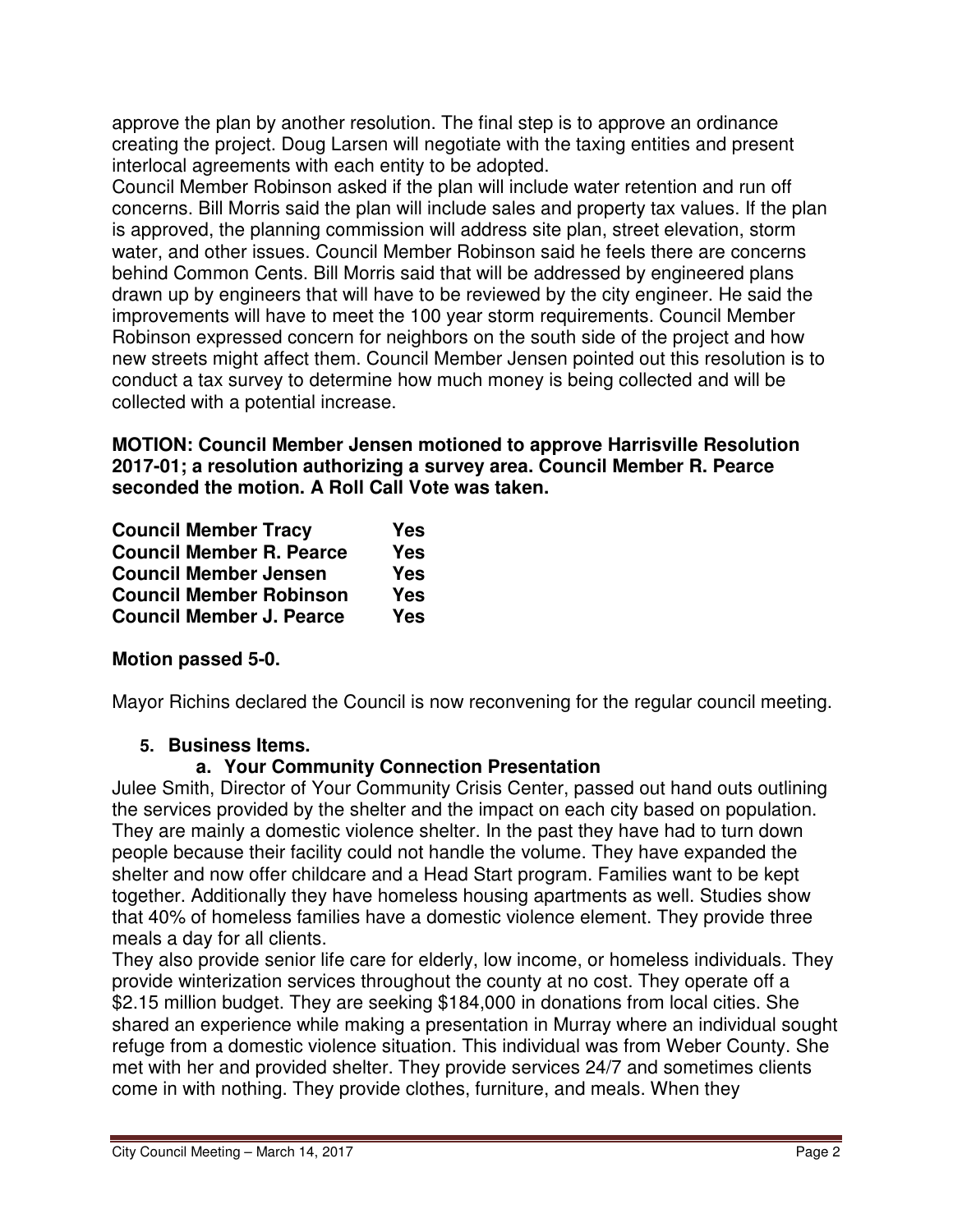successfully complete the program, they take everything with them. She shared another individual who reached out for help and needed medical attention. They provide any service necessary. Once they treat the individual seeking shelter, they contact relatives or friends who may be able to provide support.

They cannot provide these services without community support. Hence they are asking for help from all cities in Weber County so they can continue to feed and shelter individuals. She is asking for support of \$3,000 per year from Harrisville City. They are also approaching several other cities and only one has turned them down because of lack of money. Many other cities have been gracious enough to help them out. Council Member Robinson asked if they hold fundraisers. She explained the many ways they hold fundraising events. The next event will be held May 13<sup>th</sup>. In fact they have been asked to reduce the number of events because the Ogden area is saturated with non-profit organizations that seek donations from the same communities. There are many amazing resources available. They also partner with the rodeo in July for another fundraiser. Most events bring in \$10,000-\$15,000 each. This does not quite meet the needs of the shelter. She is also reaching out to businesses to see if they will donate or sponsor the shelter.

Council Member Jensen asked if the shelter is funded by grants. Julee Smith responded they are mainly funded by grants. They have a full-time grant writer on staff and the Eccles and Dee families have been amazing for donations. Other foundations have been additional means of funding as well. Unfortunately some will only fund certain issues. They also attend the legislative session each year. This year they were awarded \$75,000 in very restricted funds.

Council Member Robinson suggested they hold a fundraiser similar to Salt Lake City where they raised \$200,000 by selling tickets for individuals to repel off the Maverik Building on 200 South.

Mayor Richins said the YCC is definitely a service to many people. The youth city council donated hand tied blankets one year. Julee Smith said they appreciate any donations. The blankets are made into comfort packages with a book, blanket, and stuffed animal for the children brought into the shelter. Mayor Richins also commented on the secure lock down facility where families come to be protected.

Council Member Robinson asked if there are restrictions to house only citizens of the United States. Julee Smith responded they provide services to anyone for the shelter. For those seeking the housing, they must be US citizens.

Council Member Jensen asked if they are seeking an annual donation or just this year. Julee Smith said they are continually in need of funding each year. They have had cities request they approach them each year for continued donations. She said they would appreciate anything given.

Bill Morris pointed out they can make the decision over the next few weeks of budget discussions. Julee Smith said anyone interested is welcome to come and see the facility to watch what services are provided.

Council Member Robinson asked if they have contacted the school district or Weber State University for domestic violence education purposes. Julee Smith said she actually teaches at Weber State. They do have a handful of professors who visit the shelter as part of their curriculum. Additionally, some are required to volunteer. Mayor Richins and Council thanked Julee Smith for her presentation.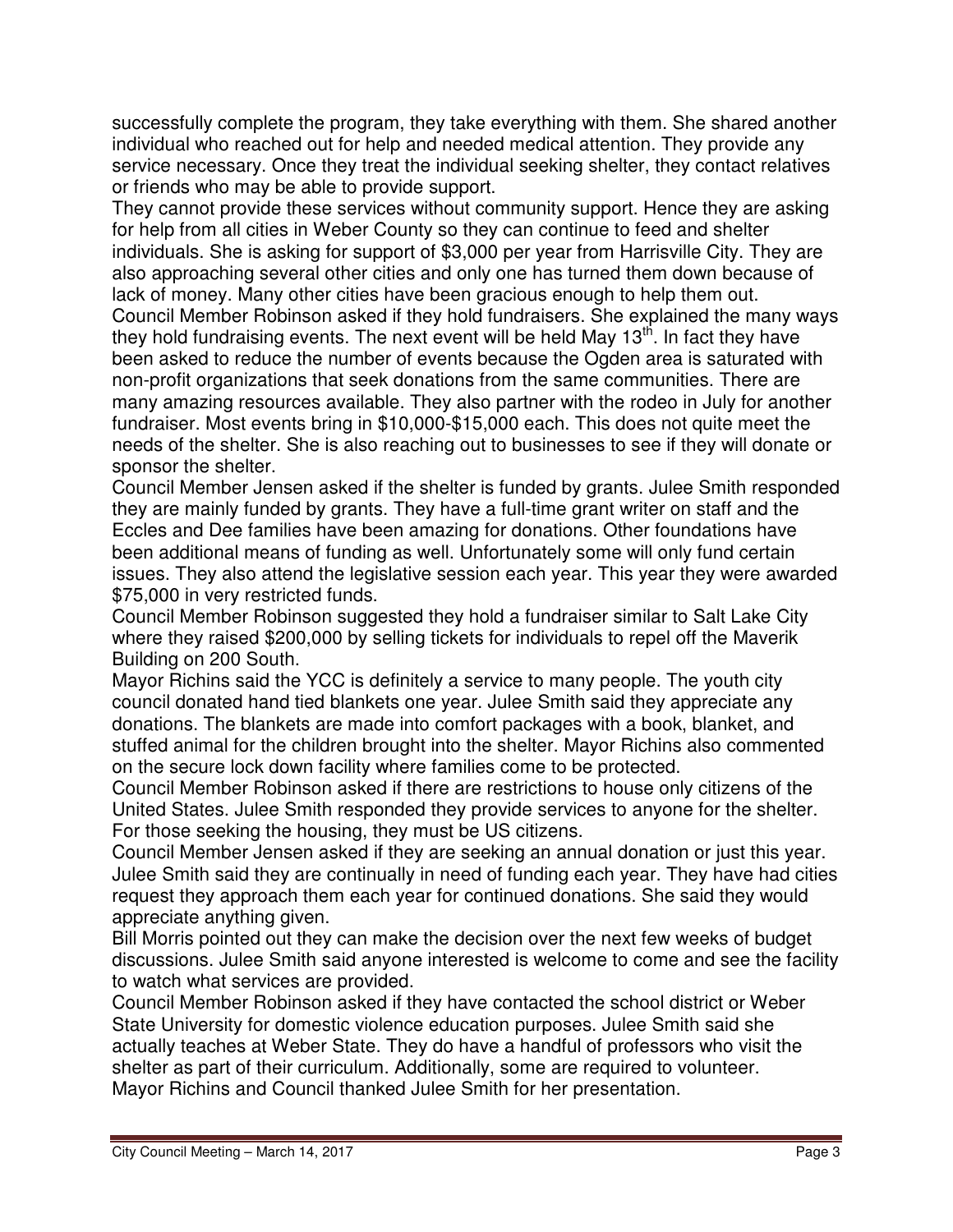# **b. Communities that Care**

Mayor Richins explained with the change in school boundaries, the presenter is representing Fremont which no longer services Harrisville students so the presentation was canceled.

### **c. Discussion/possible action to Harrisville Ordinance 490; Interfering with Snow Removal.**

Bill Morris explained with the heavy winter this year some surrounding cities have experienced difficulty and harassment of their snow plow operators. This ordinance lists incidents that have all occurred in various other cities including snow shovels being thrown at snow plow trucks.

Sean Lambert explained there is a misconception that snow plow drivers can keep the snow from filling in open driveways. He said there is no way for them to direct the snow when pushing. Bill Morris said when snow plow trucks are forced to stop they sometimes have difficulty starting again. This ordinance makes interference a Class B Misdemeanor. Council Member Jensen asked if this includes cars parked on the road. Bill Morris explained that is already included in the present municipal code. Mayor Richins pointed out a boat was towed from the street this year. He also said many times residents will park across the driveway. Sean Lambert said this causes ice spots that once frozen cannot be moved.

Bill Morris said this may not be needed next year if we do not have a heavy winter but if we do, we will be prepared to enforce this on the law enforcement side.

Council Member J. Pearce asked if throwing snow into the street is included. Bill Morris said that is already included in the municipal code as well.

Council Member Robinson asked if residents have the option to not have their streets plowed. Sean Lambert pointed out this would be a liability issue on the city's end because streets are city right of ways. If there is an accident, the city may be liable for not clearing the street. He also pointed out often times neighbors support an idea to keep the peace with a neighbor but tell the city contradicting feelings on complaints. Council Member Robinson asked about cleaning out the storm drains for proper water drainage. Sean Lambert explained there are several hundred storm drains throughout the entire city. They have so many to attend to they usually do not have time to clear them all before the next storm hits. Council Member Robinson asked about stacking snow on street corners. Sean Lambert explained this is the result of residents moving snow with 4-wheelers or tractors. The snow plows cannot pile snow onto corners; they would have to use the back hoe which is not cost effective.

Bill Morris thanked Sean Lambert for his long hours and great service through the winter.

# **MOTION: Council Member J. Pearce motioned to approve Harrisville Ordinance 490; Interfering with Snow Removal. Council Member Tracy seconded the motion. A Roll Call Vote was taken.**

**Council Member Tracy Yes**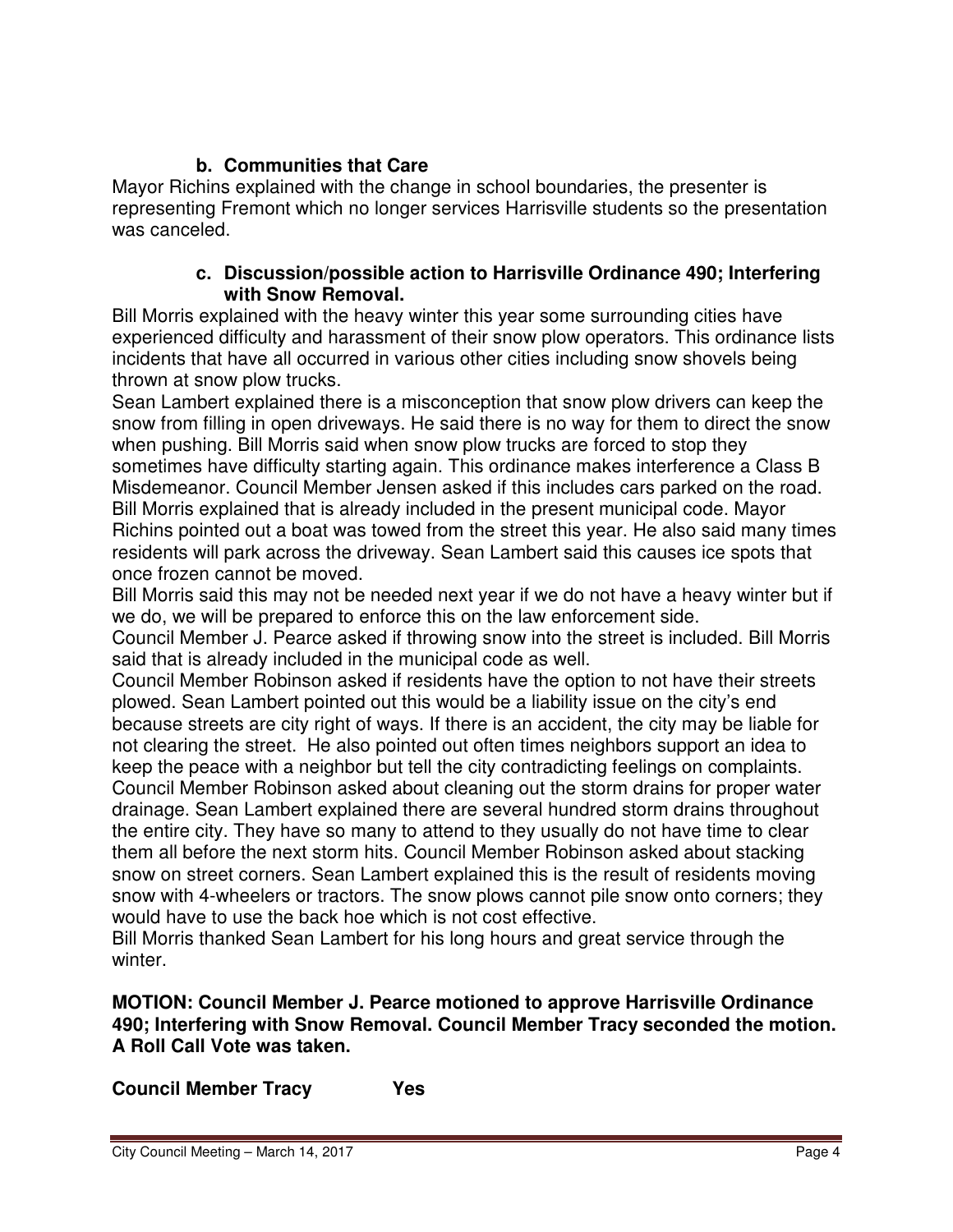| <b>Council Member R. Pearce</b> | Yes                                          |
|---------------------------------|----------------------------------------------|
| <b>Council Member Jensen</b>    | Yes                                          |
| <b>Council Member Robinson</b>  | Yes – if this is included in the Newsletter. |
| <b>Council Member J. Pearce</b> | Yes                                          |

### **Motion passed 5-0.**

**d.** Discussion/action to purchase a street sweeper.

Sean Lambert informed Council he was inquiring about the purchase of a new street sweeper and discovered there is only one available nationwide in Denver. This is already a budgeted item out of the storm drain utility fees. Bill Morris asked if this is a new street sweeper or used one. Sean Lambert said this is a new sweeper. The current sweeper is a 2008 version that continually requires servicing. The maintenance schedule for retention has been met and the time has come to purchase a new sweeper.

Bill Morris explained even though this is a budgeted item, staff prefers to have Council approval for the expenditure of allotted funds. Council Member J. Pearce asked if we would be putting a lot of money into maintaining the current sweeper. Sean Lambert explained the state mandates what they do with collected debris. That combined with the maintenance of the current sweeper is higher and higher each year. The new sweeper will allow the debris to be dumped into our dump truck for removal to the land fill. This reduces and actually eliminates some of the steps of the current process. Council Member Jensen asked what the cost of the new sweeper is. Sean Lambert said we will receive \$75,000 for the sale of the current sweeper and the cost of the new sweeper is \$280,000. The total cost for the new truck will be \$208,000. This is the only truck available in the nation. The truck will also make turns around the radius in cul-desacs.

Council Member Robinson asked how much money is collected in the budget and how it can be spent. Bill Morris said the Storm Water Utility Fund has a balance of over \$1.1 million. This is collected through the \$3.00 per month fee to residents. He also reviewed the requirements set forth in the general permit that the city must sweep the streets or be fined. Council Member Robinson asked how much the city paid for the current truck and the expected length of service. Bill Morris said most large municipalities would have to replace this equipment every five years. The current sweeper was purchased in 2008 for \$175,000. Council Member Jensen said she feels we are getting a great deal for the money spent. Sean Lambert pointed out there are new features on updated models.

**MOTION: Council Member R. Pearce motioned to ratify the purchase of a street sweeper. Council Member Jensen seconded the motion. A Roll Call Vote was taken.** 

| <b>Council Member Tracy</b>     | <b>Yes</b> |
|---------------------------------|------------|
| <b>Council Member R. Pearce</b> | <b>Yes</b> |
| <b>Council Member Jensen</b>    | <b>Yes</b> |
| <b>Council Member Robinson</b>  | <b>No</b>  |
| <b>Council Member J. Pearce</b> | <b>Yes</b> |